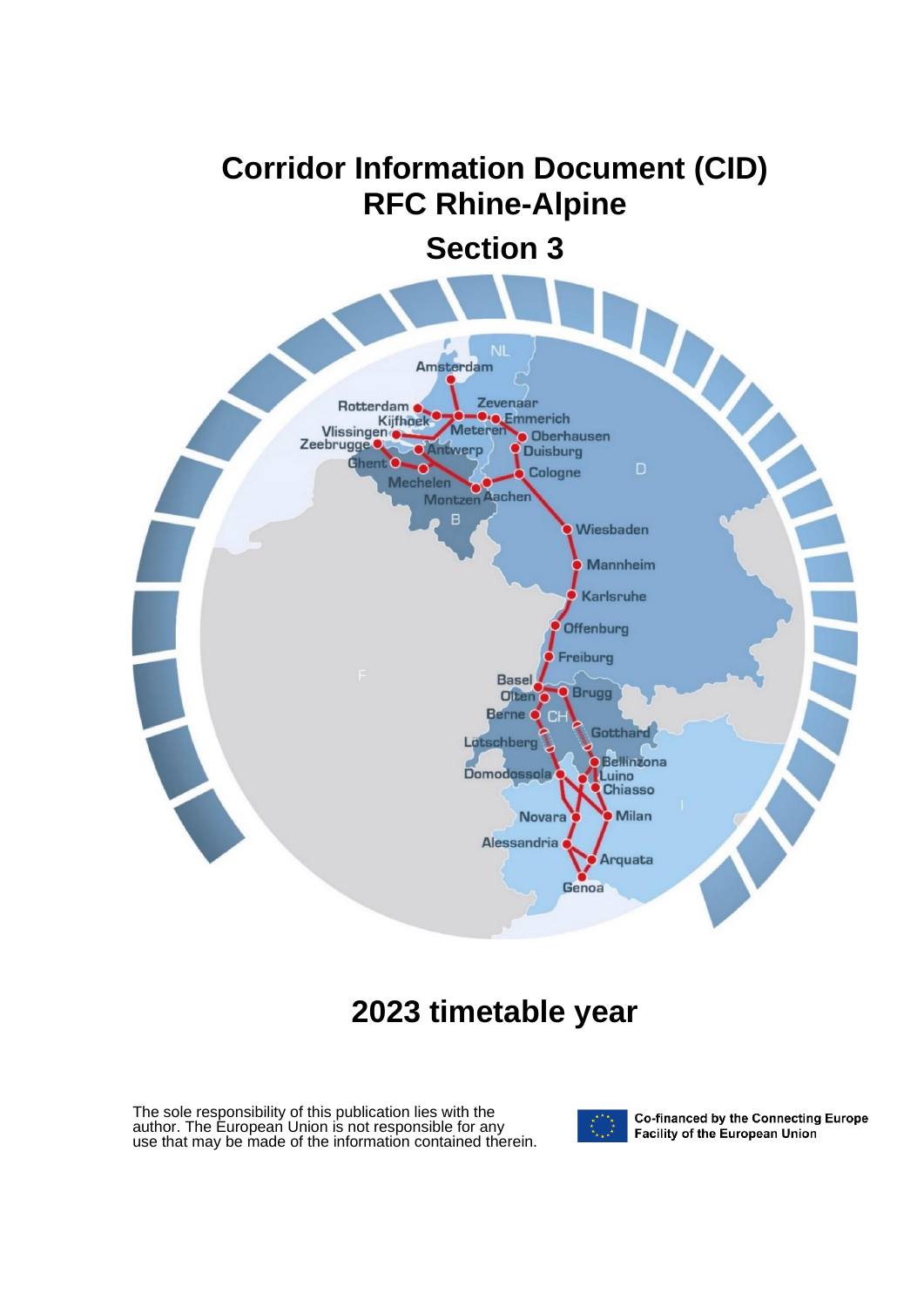#### **Version control**

| Version    | Chapter<br>changed | Changes compared<br>to the previously<br>published version | the chapter<br>concerned has been<br>changed | X marks which part in         |
|------------|--------------------|------------------------------------------------------------|----------------------------------------------|-------------------------------|
|            |                    |                                                            | Common<br>part                               | Corridor-<br>specific<br>part |
| 10.01.2022 | New version        |                                                            |                                              |                               |
| 11.01.2022 | 1.4                | Name of German<br>ministry                                 |                                              | X                             |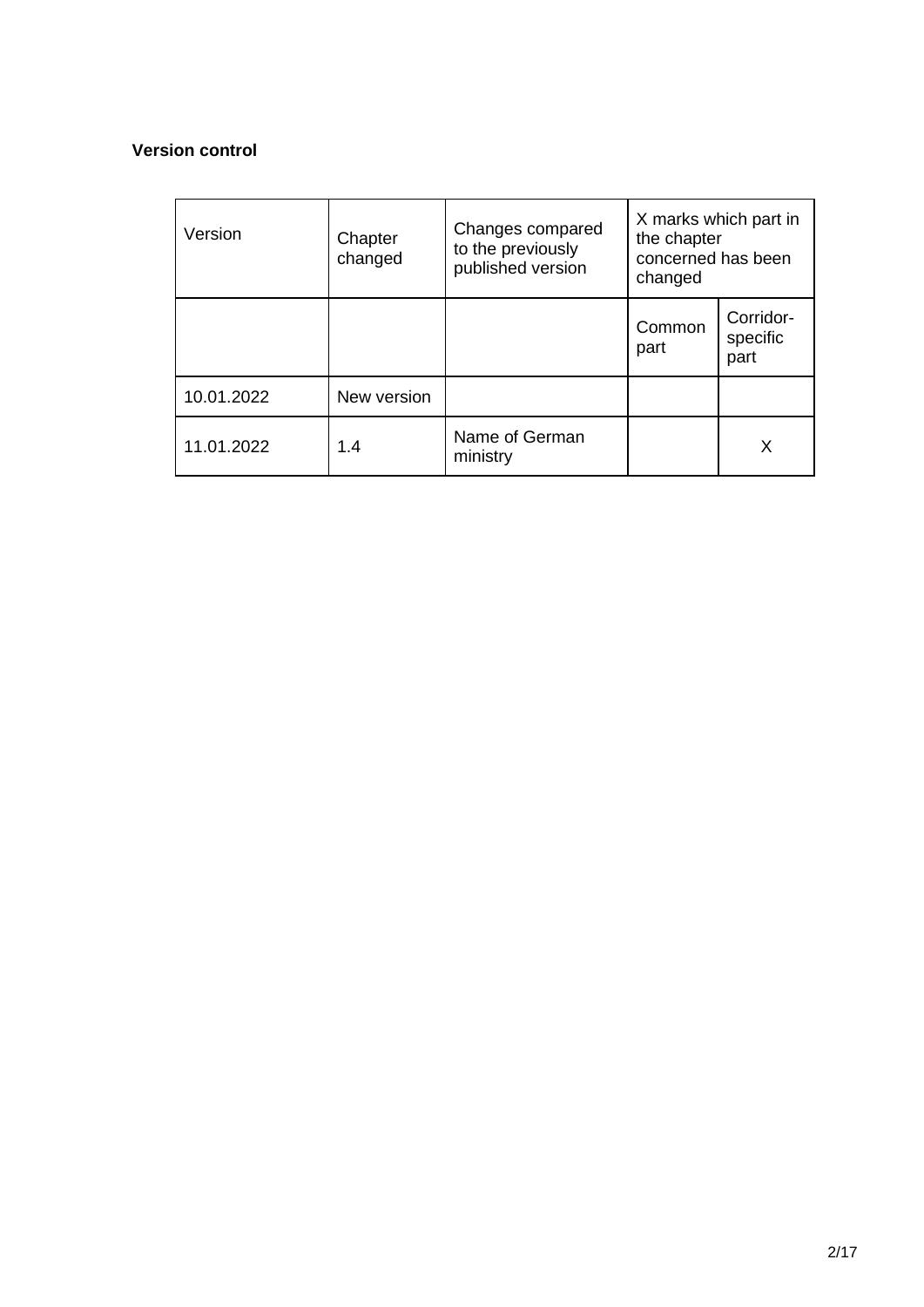## <span id="page-2-0"></span>**Table of contents**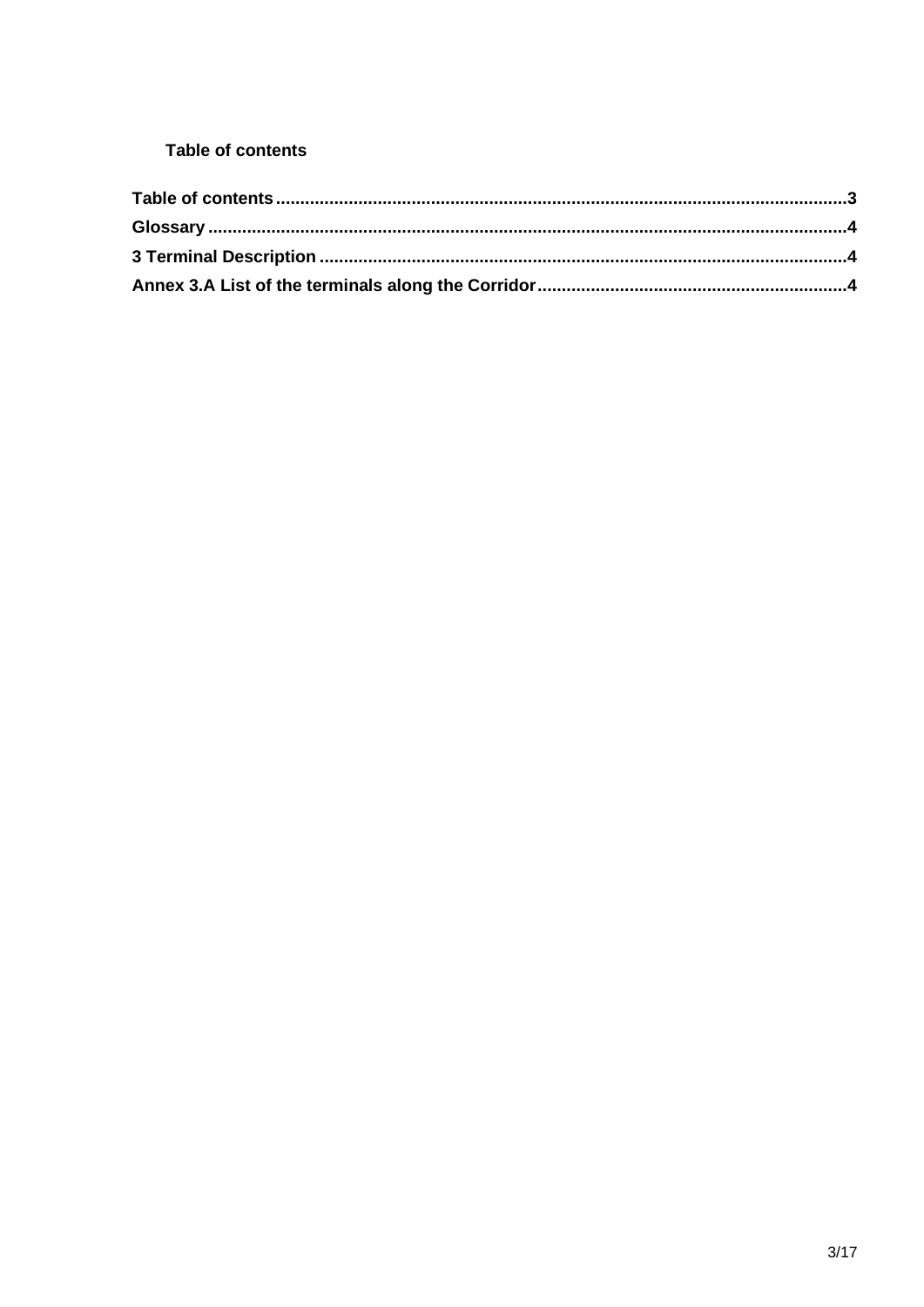## <span id="page-3-0"></span>**Glossary**

A general glossary which is harmonised over all Corridors is available under the following link: [https://rne.eu/wp-content/uploads/NS\\_CID\\_Glossary\\_2021.xlsx.](https://rne.eu/wp-content/uploads/NS_CID_Glossary_2021.xlsx)

#### <span id="page-3-1"></span>**3 Terminal Description**

Article 18 of the Regulation obliges the MB of the Corridor to publish a list of terminals belonging to the Corridor and their characteristics in the CID.

In accordance with Article 2.2c of the Regulation, 'terminal' means '*the installation provided along the freight corridor which has been specially arranged to allow either the loading and/or the unloading of goods onto/from freight trains, and the integration of rail freight services with road, maritime, river and air services, and either the forming or modification of the composition of freight trains; and, where necessary, performing border procedures at borders with European third countries*'.

According to Implementing Regulation (EU) 2177/2017, operators of service facilities, hence also terminal operators, are obliged to make available detailed information about their facilities to the IMs.

The purpose of this section of the CID is to give an overview of the terminal landscape along the Corridor while also including relevant information on the description of the terminals via links, if available.

The terminals along the Corridor are also displayed in a map in the CIP: [www.cip.rne.eu.](http://www.cip.rne.eu/)

The information provided in this section of the CID and in the CIP are for information purposes only. The Corridor cannot guarantee that the terminals in the CIP are exhaustively displayed and that the information is correct and up-to-date.

Annex 3A provides a list of the terminals along the Corridor, together with a link to a detailed terminal description in the NSs, if provided by the terminal.

#### <span id="page-3-2"></span>**Annexes:**

#### **Annex 3.A List of the terminals along the Corridor**

Mentioned in Section 3

| Legend | <b>Blue: terminals</b> | Green: Marshalling yards |
|--------|------------------------|--------------------------|
|--------|------------------------|--------------------------|

| <b>Country</b> | <b>Terminal Name</b> |                    | Handover Point   Link to Terminal Description                     |
|----------------|----------------------|--------------------|-------------------------------------------------------------------|
| <b>NL</b>      | APMT-2               | Maasvlakte<br>West | https://www.apmterminals.com/en/maasvl<br>akte/about/our-terminal |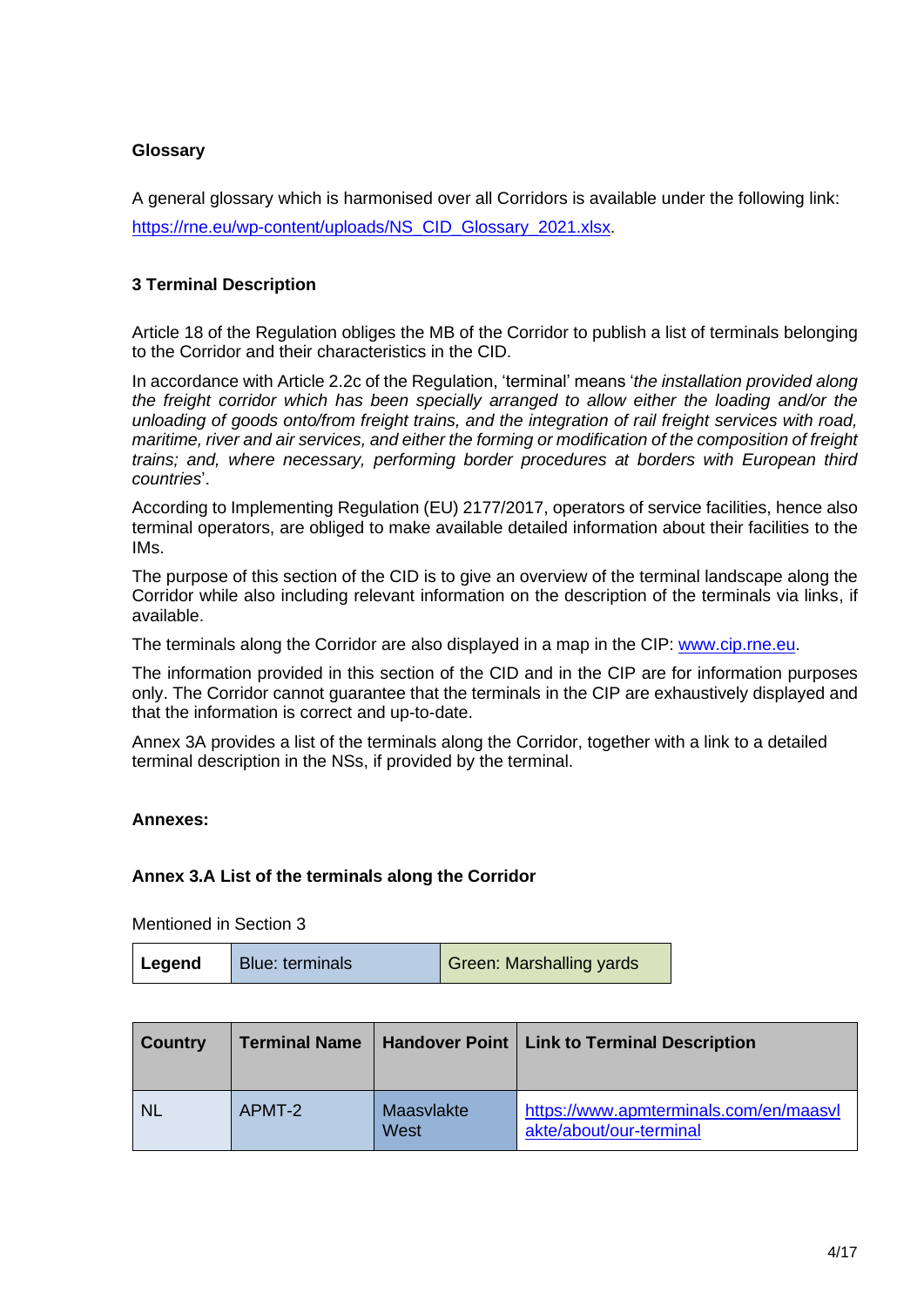| <b>NL</b> | <b>ECT Oostelijke</b><br><b>Rail Terminal</b>               | Maasvlakte<br>West   |                                                                                                  |
|-----------|-------------------------------------------------------------|----------------------|--------------------------------------------------------------------------------------------------|
| <b>NL</b> | Euromax-ECT                                                 | Maasvlakte<br>West   |                                                                                                  |
| <b>NL</b> | <b>RTW-ECT Rail</b><br><b>Terminal West</b>                 | Maasvlakte<br>West   |                                                                                                  |
| <b>NL</b> | <b>RWG</b><br>(Rotterdam<br><b>World Gateway)</b>           | Maasvlakte<br>West   | https://rwgservices.rwg.nl/Information/Ope<br>rationalInformation                                |
| <b>NL</b> | LyondellBasell                                              | Maasvlakte<br>West   |                                                                                                  |
| <b>NL</b> | <b>Rhenus</b><br>Logistics                                  | Maasvlakte<br>West   | https://www.rhenus.com/en/nl/our-<br>solutions/port-logistics/logistics-<br>solutions/terminals/ |
| <b>NL</b> | <b>EMO</b>                                                  | Maasvlakte<br>(Oost) |                                                                                                  |
| <b>NL</b> | Rotterdam<br>Container<br><b>Terminal</b><br>(Kramer Group) | Maasvlakte<br>(Oost) |                                                                                                  |
| <b>NL</b> | <b>Steinweg Hartel</b><br><b>Terminal</b>                   | Maasvlakte<br>(Oost) | https://netherlands.steinweg.com/en/                                                             |
| <b>NL</b> | <b>Alco Energy</b>                                          | Europoort            |                                                                                                  |
| <b>NL</b> | <b>ADM</b>                                                  | Europoort            |                                                                                                  |
| <b>NL</b> | <b>Broekman</b><br>Logistics<br>Europoort                   | Europoort            |                                                                                                  |
| <b>NL</b> | <b>EVOS</b>                                                 | Europoort            |                                                                                                  |
| <b>NL</b> | <b>EECV</b>                                                 | Europoort            |                                                                                                  |
| <b>NL</b> | <b>Euro Tank</b><br>Terminal                                | Europoort            |                                                                                                  |
| <b>NL</b> | <b>European Bulk</b><br><b>Services</b>                     | Europoort            |                                                                                                  |
| <b>NL</b> | Kemira<br><b>Chemicals</b>                                  | Europoort            |                                                                                                  |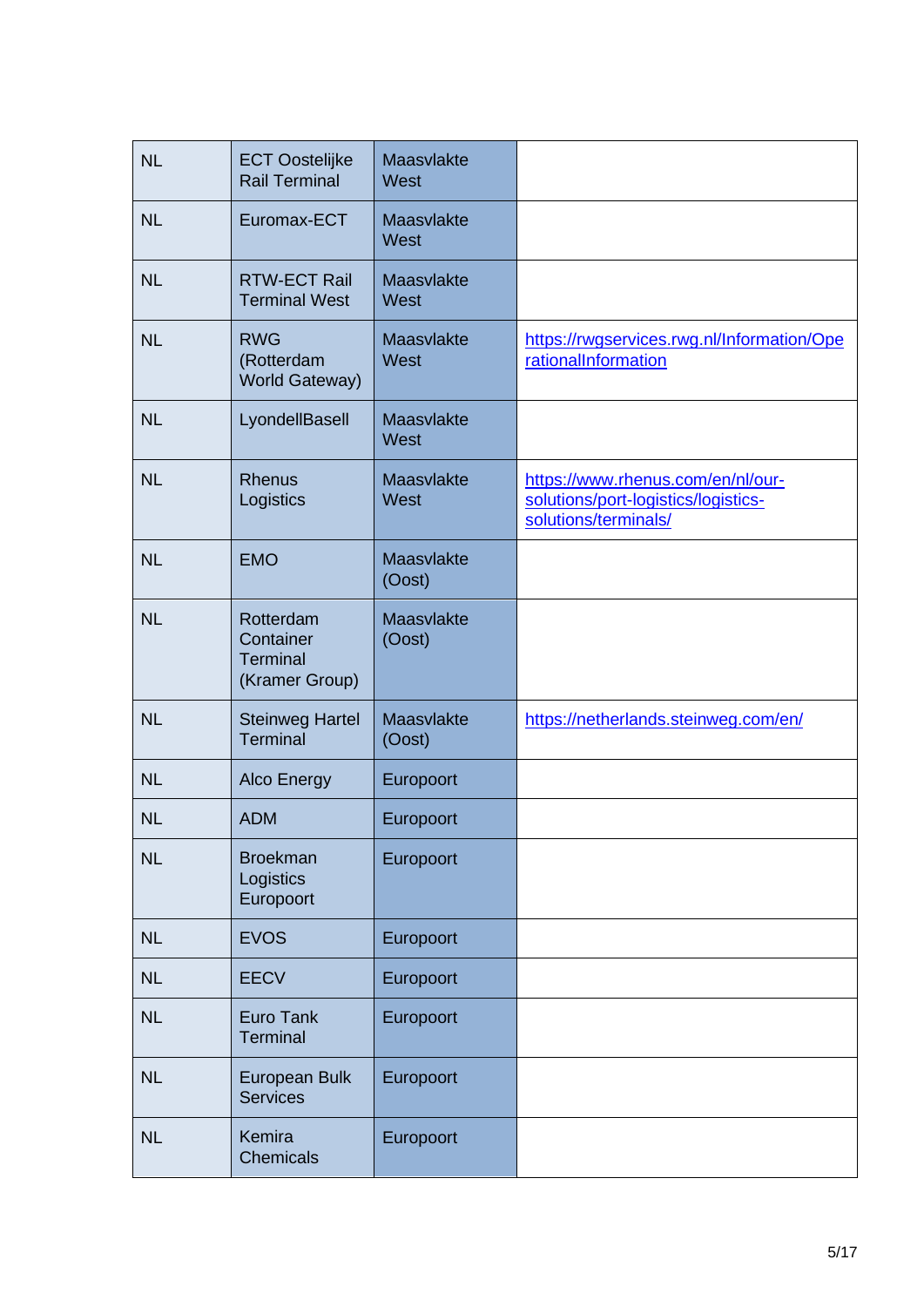| <b>NL</b> | <b>P&amp;O Ferries</b>                         | Europoort     |                                      |
|-----------|------------------------------------------------|---------------|--------------------------------------|
| <b>NL</b> | <b>OCI Nitrogen</b>                            | Europoort     |                                      |
| <b>NL</b> | Steinweg                                       | Europoort     | https://netherlands.steinweg.com/en/ |
| <b>NL</b> | Bertschi                                       | <b>Botlek</b> |                                      |
| <b>NL</b> | <b>Borax</b>                                   | <b>Botlek</b> |                                      |
| <b>NL</b> | <b>Botlek Tank</b><br>Terminal (BTT)           | <b>Botlek</b> |                                      |
| <b>NL</b> | <b>C.RO Ports</b>                              | <b>Botlek</b> |                                      |
| <b>NL</b> | <b>Broekman</b><br><b>Distriport</b>           | <b>Botlek</b> |                                      |
| <b>NL</b> | EBS St.<br>Laurenshaven                        | <b>Botlek</b> |                                      |
| <b>NL</b> | Kemira Water<br><b>Solutions</b>               | <b>Botlek</b> |                                      |
| <b>NL</b> | <b>LBC</b>                                     | <b>Botlek</b> |                                      |
| <b>NL</b> | LyondellBasell                                 | <b>Botlek</b> |                                      |
| <b>NL</b> | Koole<br>Tankstorage<br>Botlek (KTB)           | <b>Botlek</b> |                                      |
| <b>NL</b> | Rubis terminal                                 | <b>Botlek</b> |                                      |
| NL        | Steinweg<br><b>Botlekterminal</b>              | <b>Botlek</b> | https://netherlands.steinweg.com/en/ |
| <b>NL</b> | Vopak<br>Chemiehaven                           | <b>Botlek</b> |                                      |
| NL        | Vopak TTR                                      | <b>Botlek</b> |                                      |
| <b>NL</b> | <b>Vopak Terminal</b><br><b>Botlek</b>         | <b>Botlek</b> |                                      |
| <b>NL</b> | Arkema                                         | Pernis        |                                      |
| <b>NL</b> | <b>Matrans</b><br>Rotterdam<br><b>Terminal</b> | Pernis        | <b>Formerly SCA Logistics</b>        |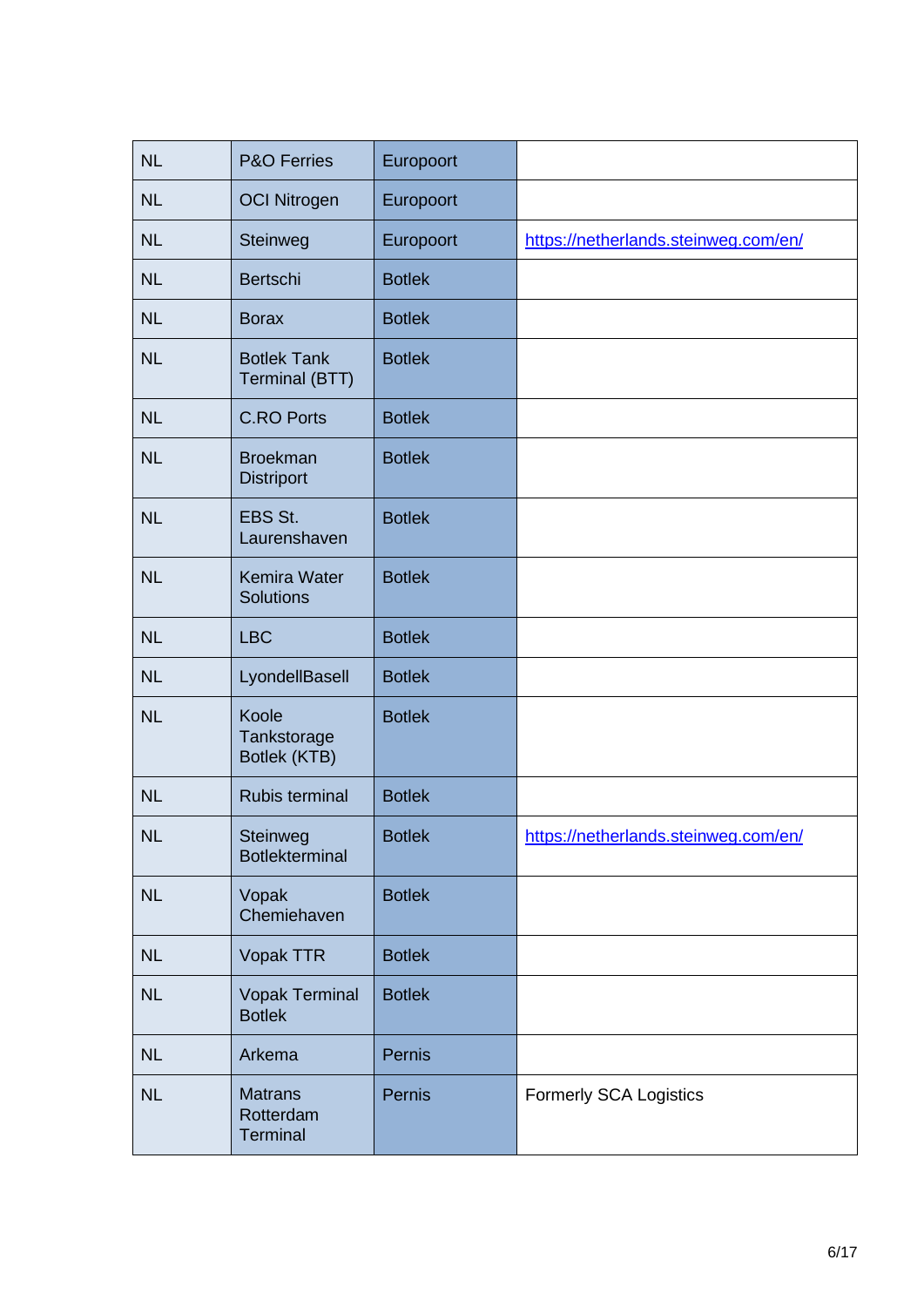| <b>NL</b> | Koole<br>Tankstorage<br>Pernis                | <b>Pernis</b>              |                                                                                                  |
|-----------|-----------------------------------------------|----------------------------|--------------------------------------------------------------------------------------------------|
| <b>NL</b> | Koole<br>Tankstorage<br><b>Minerals</b>       | Pernis                     |                                                                                                  |
| <b>NL</b> | <b>CTT Rotterdam</b>                          | <b>Pernis</b>              |                                                                                                  |
| <b>NL</b> | <b>Shell</b>                                  | Pernis                     |                                                                                                  |
| <b>NL</b> | <b>Metaal</b><br>Transport<br>Heijplaat       | <b>Waalhaven Zuid</b>      |                                                                                                  |
| <b>NL</b> | Openbare Laad-<br>en losplaats                | <b>Waalhaven Zuid</b>      |                                                                                                  |
| <b>NL</b> | <b>Rail Service</b><br>Center<br>Rotterdam BV | <b>Waalhaven Zuid</b>      | https://www.rscrotterdam.nl/                                                                     |
| <b>NL</b> | <b>Rhenus</b><br>Logistics                    | <b>Waalhaven Zuid</b>      | https://www.rhenus.com/en/nl/our-<br>solutions/port-logistics/logistics-<br>solutions/terminals/ |
| <b>NL</b> | <b>Rotterdams</b><br>Havenbedrijf             | <b>Waalhaven Zuid</b>      |                                                                                                  |
| <b>NL</b> | Steinweg<br>Beatrixhaven                      | <b>Waalhaven Zuid</b>      | https://netherlands.steinweg.com/en/                                                             |
| <b>NL</b> | Steinweg<br>Dodewaardstaar                    | Waalhaven Zuid             | https://netherlands.steinweg.com/en/                                                             |
| <b>NL</b> | <b>Tata-Steel</b>                             | Beverwijk                  |                                                                                                  |
| <b>NL</b> | <b>AEB Amsterdam</b>                          | Amsterdam<br>Houtrakpolder |                                                                                                  |
| <b>NL</b> | De Rietlanden<br>(Afrikahaven)                | Amsterdam<br>Houtrakpolder |                                                                                                  |
| <b>NL</b> | De<br>Rietlanden/EMR<br>(Amerikahaven)        | Amsterdam<br>Houtrakpolder |                                                                                                  |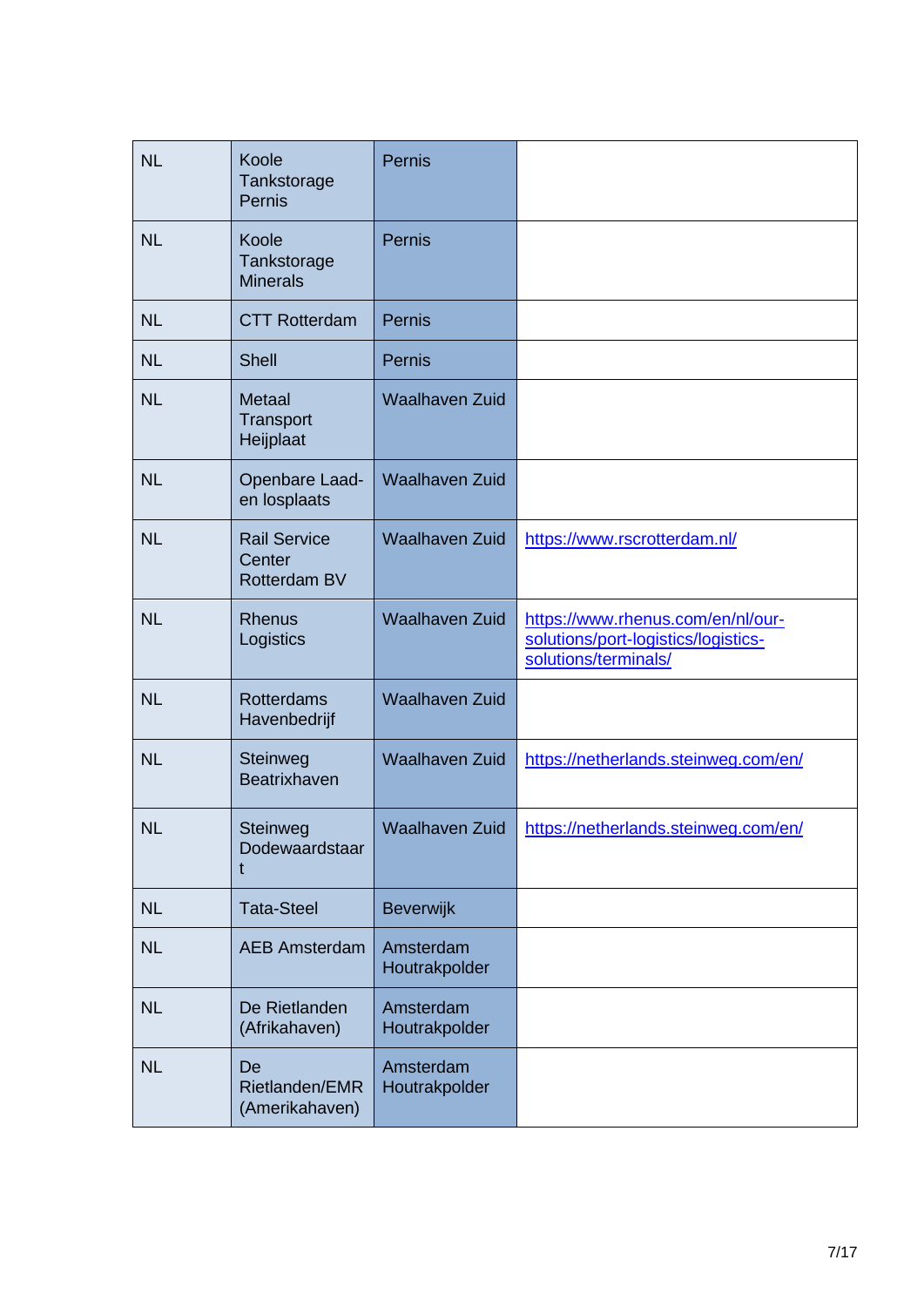| <b>NL</b> | <b>GPS</b><br>Amsterdam<br><b>Terminal</b>    | Amsterdam<br>Houtrakpolder |  |
|-----------|-----------------------------------------------|----------------------------|--|
| <b>NL</b> | <b>TMA-HCT</b>                                | Amsterdam<br>Houtrakpolder |  |
| <b>NL</b> | <b>USA-Ter Haak</b>                           | Amsterdam<br>Houtrakpolder |  |
| <b>NL</b> | CTVrede-<br>Steinweg                          | Amsterdam<br>Westhaven     |  |
| <b>NL</b> | <b>Elementis</b><br>Minerals B.V              | Amsterdam<br>Westhaven     |  |
| <b>NL</b> | Eurotank<br>Amsterdam                         | Amsterdam<br>Westhaven     |  |
| <b>NL</b> | Koopman Car<br><b>Terminal</b>                | Amsterdam<br>Westhaven     |  |
| <b>NL</b> | Noord-Europees<br>Wijnopslag<br>Bedrijf (NWB) | Amsterdam<br>Westhaven     |  |
| <b>NL</b> | Openbare Laad-<br>en losplaats                | Amsterdam<br>Westhaven     |  |
| <b>NL</b> | Overslagbedrijf<br>Amsterdam<br>(OBA)         | Amsterdam<br>Westhaven     |  |
| <b>NL</b> | <b>Rotim</b>                                  | Amsterdam<br>Westhaven     |  |
| <b>NL</b> | <b>VCK Scandia</b><br><b>Terminal</b>         | Amsterdam<br>Westhaven     |  |
| <b>NL</b> | <b>VCK Waterland</b><br><b>Terminal</b>       | Amsterdam<br>Westhaven     |  |
| <b>NL</b> | Arkema                                        | Sloehaven                  |  |
| <b>NL</b> | Covra                                         | Sloehaven                  |  |
| <b>NL</b> | <b>C.RO Ports</b><br><b>Nederlands BV</b>     | Sloehaven                  |  |
| <b>NL</b> | Kloosterboer                                  | Sloehaven                  |  |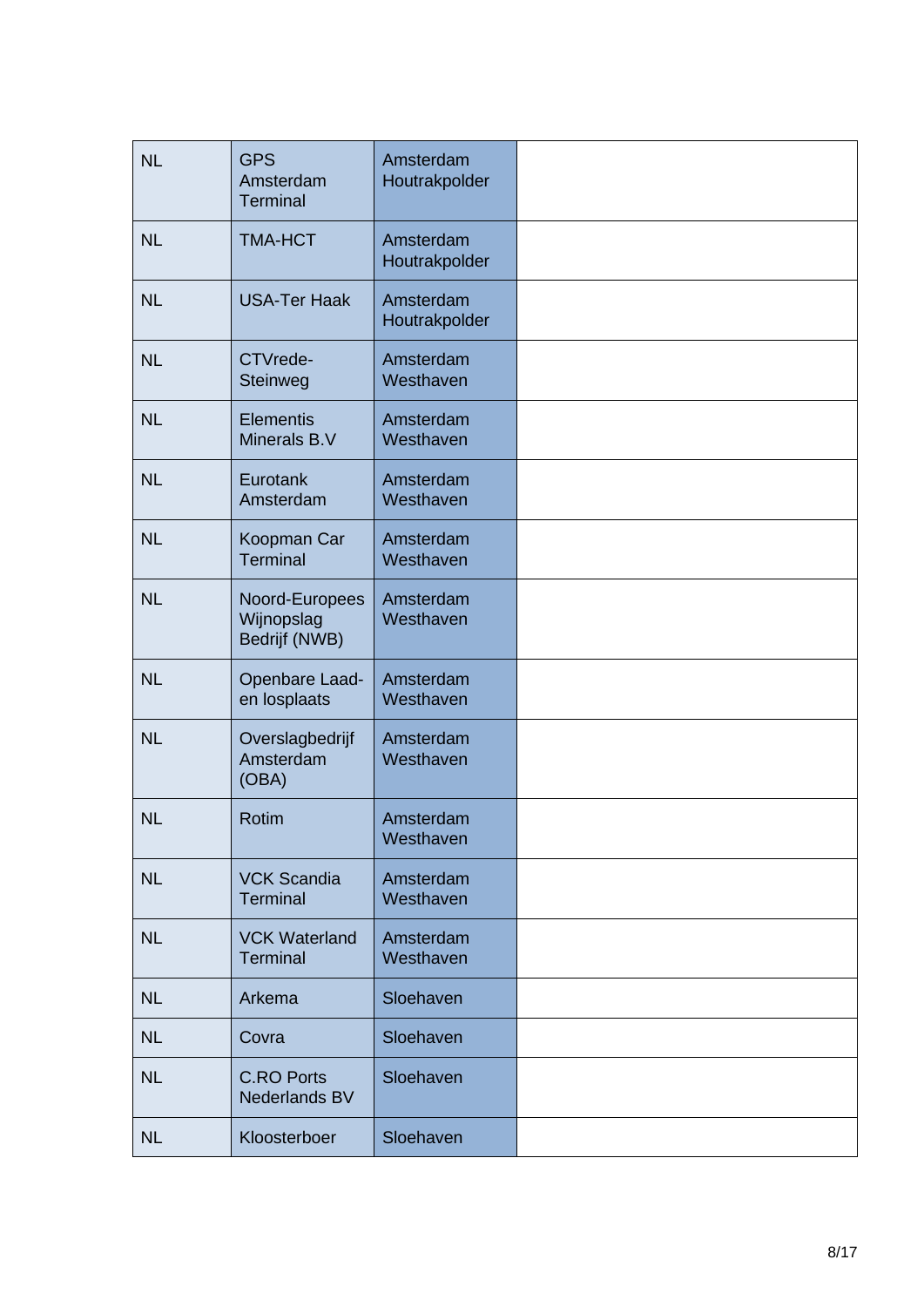| <b>NL</b> | Openbare Laad-<br>en losplaats -<br>bundel Sloe | Sloehaven                      |  |
|-----------|-------------------------------------------------|--------------------------------|--|
| <b>NL</b> | <b>OVET</b>                                     | Sloehaven                      |  |
| <b>NL</b> | Verbrugge<br><b>Scaldia</b><br><b>Terminals</b> | Sloehaven                      |  |
| <b>NL</b> | Verbrugge<br>Zeeland<br><b>Terminals</b>        | Sloehaven                      |  |
| <b>NL</b> | <b>Vopak Terminal</b><br>Vlissingen             | Sloehaven                      |  |
| NL        | Losplaats ASA                                   | Lage<br>Zwaluwe (Moer<br>dijk) |  |
| <b>NL</b> | Coatex                                          | Lage<br>Zwaluwe (Moer<br>dijk) |  |
| <b>NL</b> | Combined<br>Cargo Terminals                     | Lage<br>Zwaluwe (Moer<br>dijk) |  |
| <b>NL</b> | Cronimet                                        | Lage<br>Zwaluwe (Moer<br>dijk) |  |
| <b>NL</b> | <b>GCA</b>                                      | Lage<br>Zwaluwe (Moer<br>dijk) |  |
| <b>NL</b> | Kolb                                            | Lage<br>Zwaluwe (Moer<br>dijk) |  |
| NL        | <b>OBM</b>                                      | Lage<br>Zwaluwe (Moer<br>dijk) |  |
| <b>NL</b> | <b>OMYA</b>                                     | Lage<br>Zwaluwe (Moer<br>dijk) |  |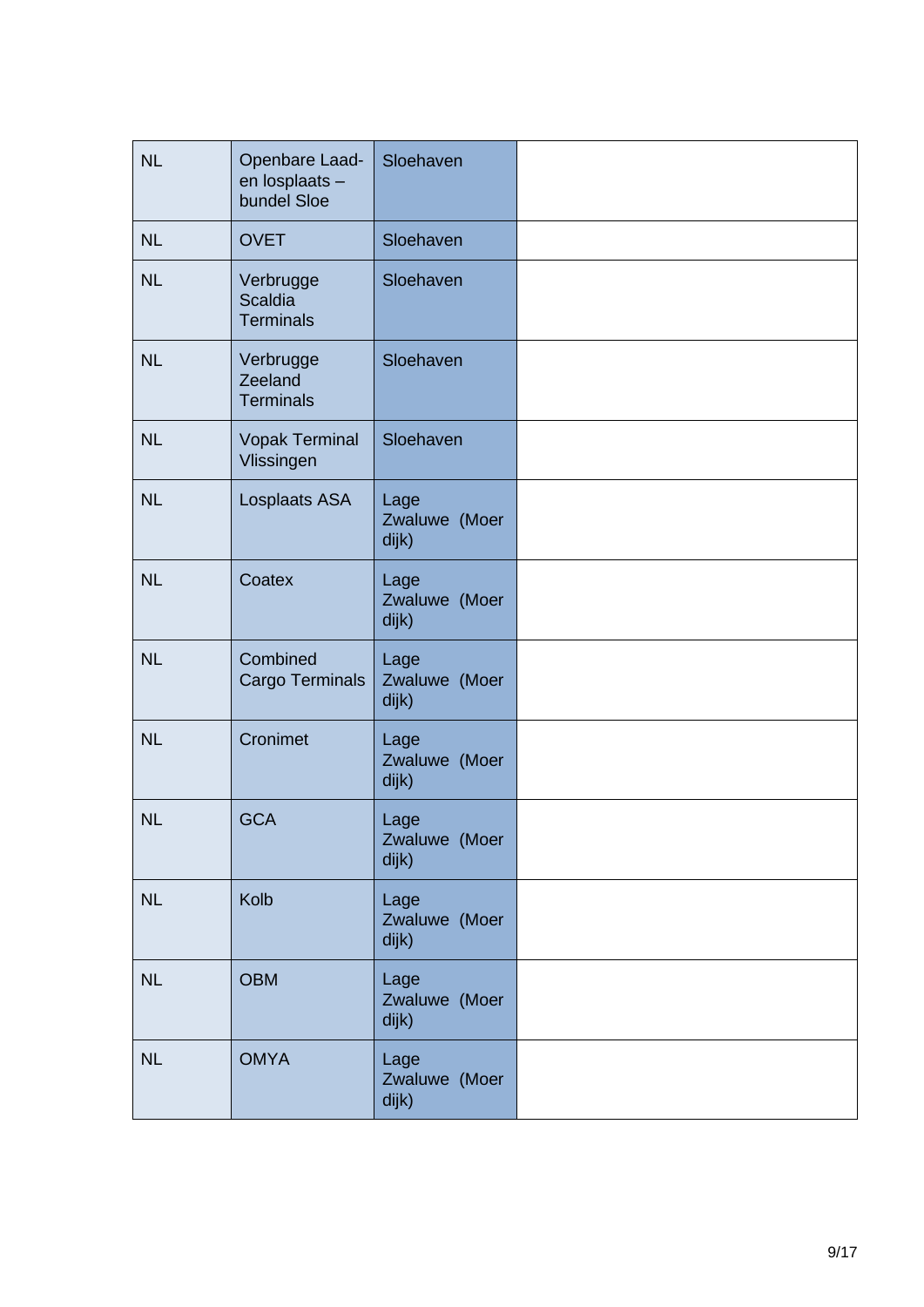| <b>NL</b> | Openbare Laad-<br>en losplaats         | Lage<br>Zwaluwe (Moer<br>dijk)           |  |
|-----------|----------------------------------------|------------------------------------------|--|
| <b>NL</b> | <b>Shell</b>                           | Lage<br>Zwaluwe (Moer<br>dijk)           |  |
| <b>NL</b> | <b>Solines</b>                         | Lage<br>Zwaluwe (Moer<br>dijk)           |  |
| <b>NL</b> | <b>Stolt-Nielsen</b><br>Stolthaven     | Lage<br>Zwaluwe (Moer<br>dijk)           |  |
| <b>NL</b> | Van der Vlist                          | Lage<br>Zwaluwe (Moer<br>dijk)           |  |
| <b>NL</b> | Wupperman                              | Lage<br>Zwaluwe (Moer<br>dijk)           |  |
| <b>NL</b> | De Graaf<br>Logistics                  | Lage Zwaluwe<br>(Oosterhout<br>Weststad) |  |
| <b>NL</b> | <b>GEFCO</b>                           | Lage Zwaluwe<br>(Oosterhout<br>Weststad) |  |
| <b>NL</b> | Openbare Laad-<br>en losplaats         | Lage Zwaluwe<br>(Oosterhout<br>Weststad) |  |
| <b>NL</b> | <b>TCT Venlo</b>                       | <b>Blerick</b>                           |  |
| <b>NL</b> | <b>WestRock</b>                        | <b>Blerick</b>                           |  |
| <b>NL</b> | Cabooter                               | <b>Blerick</b>                           |  |
| <b>NL</b> | Railterminal<br><b>Greenport Venlo</b> | Gekkengraaf<br>(Venlo)                   |  |
| <b>NL</b> | <b>Bertschi Rail</b><br>Terminal       | <b>Gent Zeehaven</b>                     |  |
| <b>NL</b> | <b>Calcit Zeeland</b><br>B.V           | <b>Gent Zeehaven</b>                     |  |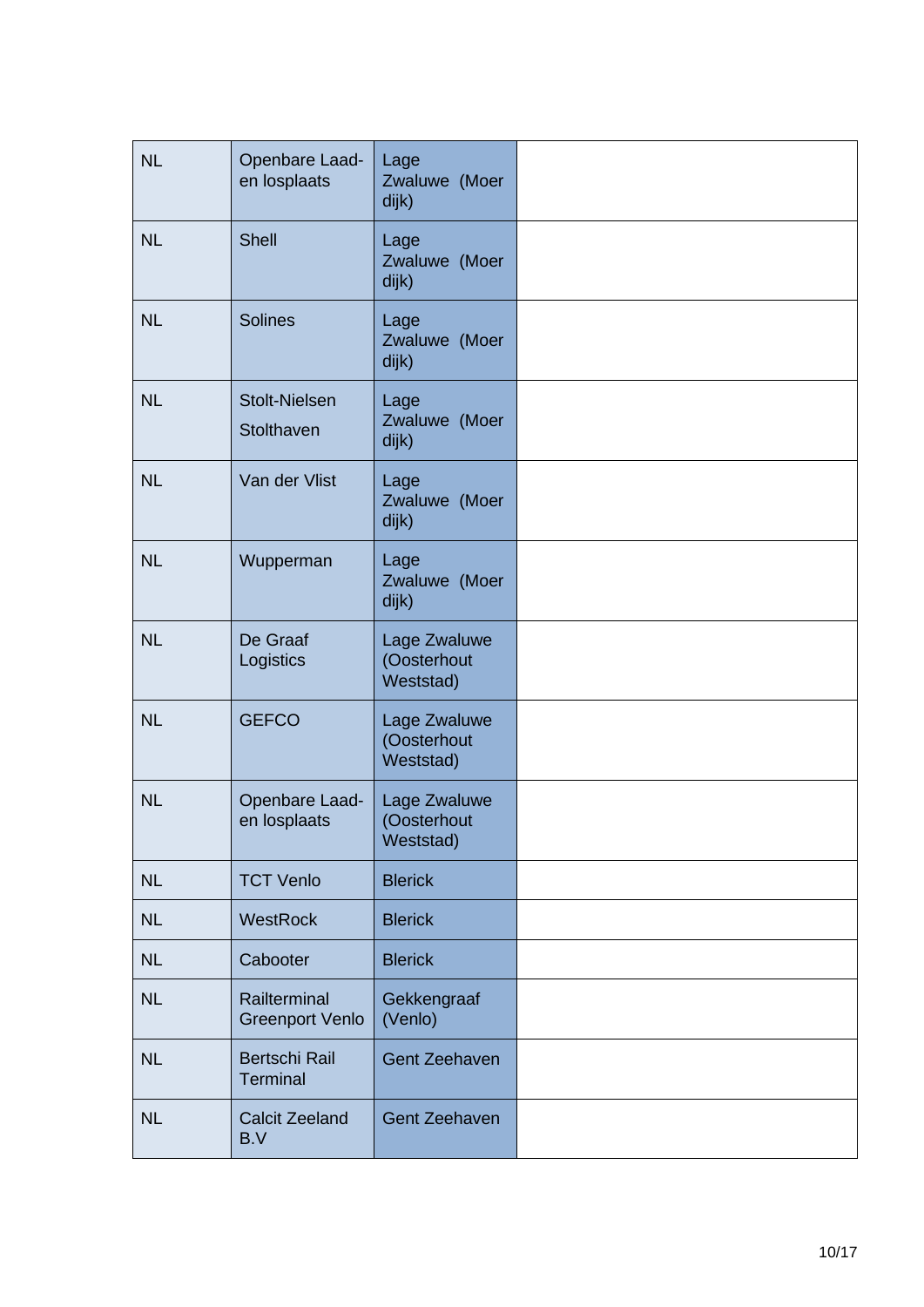| <b>NL</b> | Cargill                                                    | <b>Gent Zeehaven</b>                              |                                                          |
|-----------|------------------------------------------------------------|---------------------------------------------------|----------------------------------------------------------|
| <b>NL</b> | Dow Benelux<br><b>BV</b>                                   | <b>Gent Zeehaven</b>                              |                                                          |
| <b>NL</b> | <b>ICL-IP</b><br>Terneuzen                                 | <b>Gent Zeehaven</b>                              |                                                          |
| <b>NL</b> | Oiltanking<br>Terneuzen                                    | <b>Gent Zeehaven</b>                              |                                                          |
| <b>NL</b> | Outokumpu<br>Stainless B.V.                                | <b>Gent Zeehaven</b>                              |                                                          |
| <b>NL</b> | Ovet B.V.                                                  | <b>Gent Zeehaven</b>                              |                                                          |
| <b>NL</b> | <b>Trinseo</b><br>Netherlands BV                           | <b>Gent Zeehaven</b>                              |                                                          |
| <b>NL</b> | Kijfhoek                                                   |                                                   |                                                          |
| <b>BE</b> | <b>DP World</b><br>Antwerp<br>Gateway                      | Antwerpen<br><b>Bundel Zuid</b>                   | https://www.dpworld.com/en/antwerp/conn<br>ectivity/rail |
| <b>BE</b> | <b>MSC/PSA</b><br>European<br><b>Terminal</b><br>(MPET)    | Antwerpen<br><b>Bundel Zuid</b>                   | https://www.psa-<br>antwerp.be/nl/mpet/spoortoegang      |
| <b>BE</b> | <b>Shipit</b>                                              | Antwerpen<br><b>Bundel Zuid</b>                   |                                                          |
| <b>BE</b> | Lineas<br>Intermodal Main<br><b>Hub Antwerp</b>            | Antwerpen<br>Haven - Bundel<br>A <sub>1</sub>     |                                                          |
| <b>BE</b> | <b>Hupac Terminal</b><br>Antwerpen                         | Antwerpen<br>Haven - Bundel<br>Oorderen           |                                                          |
| <b>BE</b> | <b>ATO</b><br>(Associated<br><b>Terminal</b><br>Operators) | Antwerpen<br>Haven - Bundel<br>Angola             |                                                          |
| <b>BE</b> | Antwerpen<br><b>Cirkeldyck</b>                             | Antwerpen<br>Haven - Bundel<br><b>Berendrecht</b> |                                                          |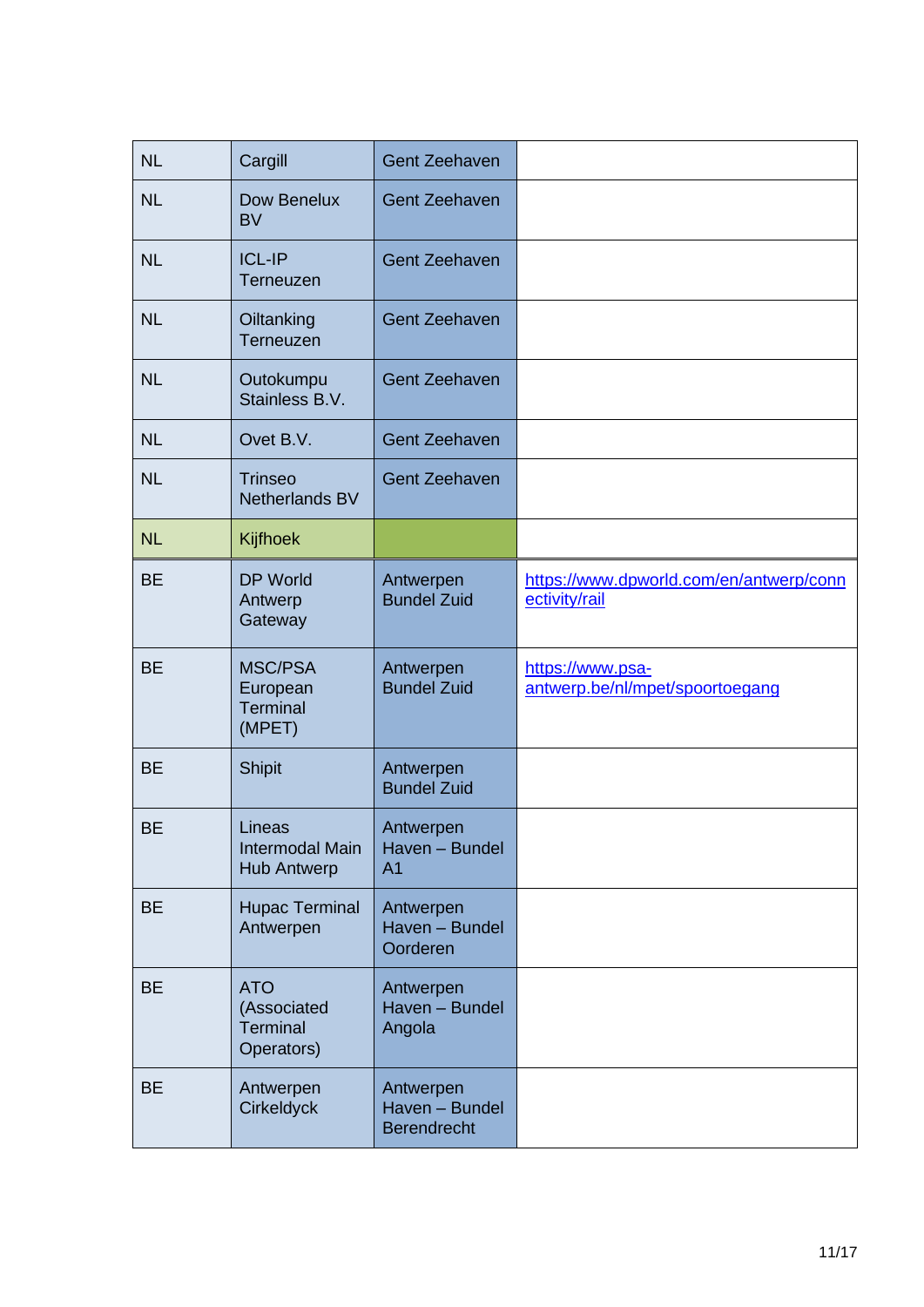| <b>BE</b> | Antwerp<br>Zomerweg<br>Terminal (AZT)              | Antwerpen<br>Haven - Bundel<br>Angola              |                                                                                                           |
|-----------|----------------------------------------------------|----------------------------------------------------|-----------------------------------------------------------------------------------------------------------|
| <b>BE</b> | Combinant                                          | Antwerpen                                          | <b>Rail Facilities Portal</b>                                                                             |
|           |                                                    | Haven - Bundel<br>B <sub>3</sub>                   | (a direct link is not possible – search for the<br>terminal in the portal)                                |
| <b>BE</b> | <b>PSA Europa</b><br><b>Terminal</b>               | Antwerpen<br>Haven - Bundel<br>Ouderdijk 1         |                                                                                                           |
| <b>BE</b> | <b>PSA Noordzee</b><br><b>Terminal</b>             | Antwerpen<br>Haven - bundel<br><b>Buitenschoor</b> |                                                                                                           |
| <b>BE</b> | Antwerpen<br>Schijnpoort                           | Antwerpen<br>Schijnpoort                           | https://infrabel.be/en/networkstatement<br>(see chapter 7 of the NS)                                      |
| <b>BE</b> | Euroterminal<br>Genk                               | <b>Genk Goederen</b>                               | https://www.essers.com/en/our-<br>services/railport-services/                                             |
| <b>BE</b> | <b>Haven Genk</b>                                  | <b>Genk Goederen</b>                               |                                                                                                           |
| <b>BE</b> | Mercatordok<br>Multimodal<br><b>Terminal (MMT)</b> | <b>Bundel Mercator</b>                             |                                                                                                           |
| <b>BE</b> | Interface<br><b>Terminal Gent -</b><br><b>ITG</b>  | <b>Bundel</b><br>Zandeken                          |                                                                                                           |
| <b>BE</b> | Ambrogio                                           | Muizen<br>Goederen                                 |                                                                                                           |
| <b>BE</b> | Liège Logistics<br>Intermodal                      | Kinkempois<br>réception                            | https://infrabel.be/sites/default/files/genera<br>ted/files/paragraph/20200506_Description<br>IdS_LLI.pdf |
| <b>BE</b> | Liège Container<br><b>Terminal</b>                 | Kinkempois<br>réception                            |                                                                                                           |
| <b>BE</b> | Trilogiport                                        | <b>Bressoux</b>                                    |                                                                                                           |
| <b>BE</b> | <b>CSP Zeebrugge</b><br><b>Terminal</b>            | Zeebrugge<br><b>Voorhaven West</b>                 |                                                                                                           |
| <b>BE</b> | Container<br>Handling<br>Zeebrugge<br>(CHZ)        | Zeebrugge<br>Vorming                               |                                                                                                           |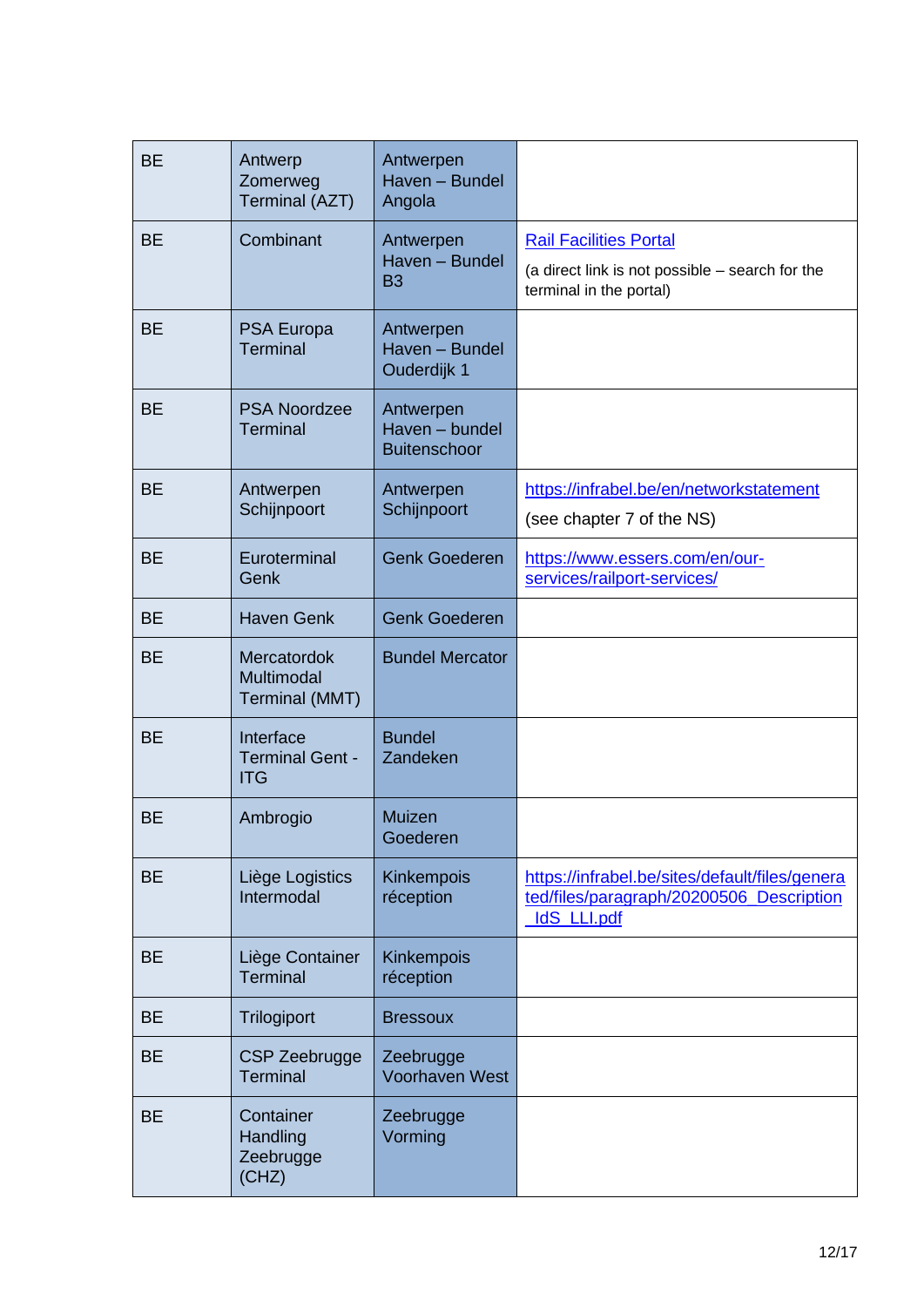| <b>BE</b> | <b>Terminal P&amp;O</b><br><b>Ferries</b>                 | Zeebrugge<br><b>Voorhaven West</b> |                                                                                                                                      |
|-----------|-----------------------------------------------------------|------------------------------------|--------------------------------------------------------------------------------------------------------------------------------------|
| <b>BE</b> | 2XL                                                       | Zeebrugge<br>Vorming               |                                                                                                                                      |
| <b>BE</b> | Zeebrugge<br>International<br>Port                        | Zeebrugge<br><b>Voorhaven West</b> |                                                                                                                                      |
| <b>BE</b> | Antwerpen<br><b>Noord MY</b>                              |                                    | https://infrabel.be/en/networkstatement<br>(see annexe E.5 of the NS)                                                                |
| <b>DE</b> | <b>DeCeTe</b>                                             | Duisburg-<br><b>Ruhrort Hafen</b>  | https://www.ect.nl/en/terminals/hutchison-<br>ports-duisburg                                                                         |
| <b>DE</b> | Megahub<br>Duisburg                                       | Duisburg-<br><b>Ruhrort Hafen</b>  | https://www1.deutschebahn.com/ecm2-<br>duss/terminals_uebersicht/terminal_duisbu<br>rg_kv-hub_rhein-ruhr-<br>714324?contentId=713986 |
| <b>DE</b> | Duisburg<br><b>Ruhrort Hafen</b>                          | Duisburg-<br><b>Ruhrort Hafen</b>  | https://www1.deutschebahn.com/ecm2-<br>duss/terminals_uebersicht/terminal_duisbu<br>rg-714056?contentId=713986                       |
| <b>DE</b> | <b>Rhein Ruhr</b><br><b>Terminal</b>                      | Duisburg Hafen                     | http://www.rrt.container-<br>terminal.de/cms/front_content.php                                                                       |
| DE        | <b>Gateway West</b><br><b>Terminal</b>                    | Duisburg-<br><b>Hochfeld Süd</b>   | http://www.rrt.container-<br>terminal.de/cms/front_content.php                                                                       |
| DE        | Contargo DIT<br>Duisburg<br>Intermodal<br><b>Terminal</b> | Rheinhausen                        | https://www.contargo.net/de/terminals/duis<br>burg/                                                                                  |
| <b>DE</b> | <b>D3T Terminal</b>                                       | Rheinhausen                        | http://www.d3t-duisburg.de/                                                                                                          |
| <b>DE</b> | Duisburg<br>Kombiterminal                                 | Rheinhausen                        | https://www.dktduisburg.de/                                                                                                          |
| <b>DE</b> | <b>Neuss</b><br>Intermodal<br><b>Terminal</b>             | <b>Neuss</b><br><b>Hessentor</b>   | https://www.contargo.net/de/terminals/neu<br>ss ost/                                                                                 |
| <b>DE</b> | <b>Neuss Trimodal</b>                                     | <b>Neuss</b><br><b>Hessentor</b>   | http://www.neuss-<br>trimodal.de/index.php/de/                                                                                       |
| DE        | Umschlag<br>Container<br><b>Terminal GmbH</b>             | <b>Neuss</b><br><b>Hessentor</b>   | https://uct-<br>terminal.com/de/standorte/neuss.html                                                                                 |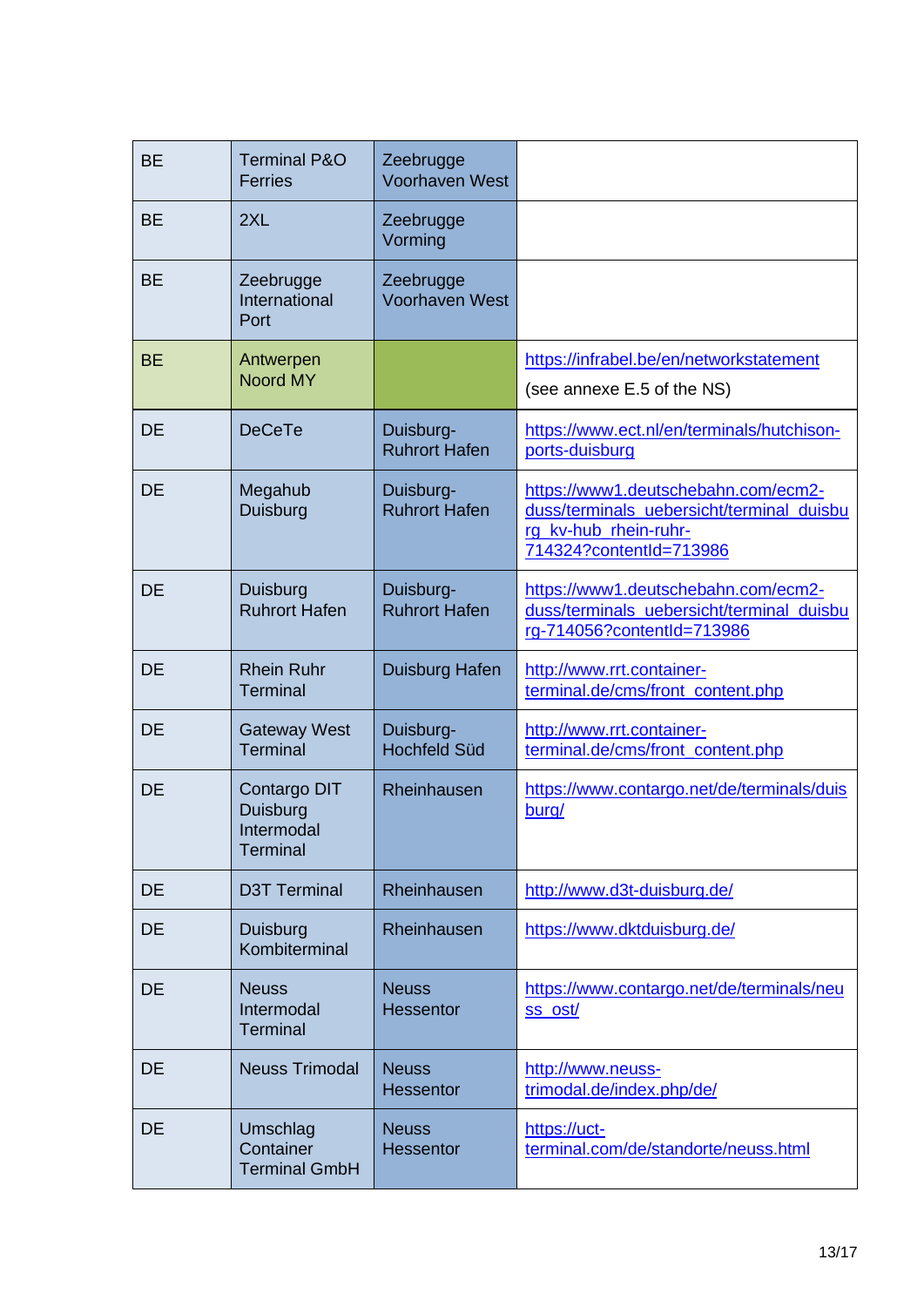| <b>DE</b> | Köln Eifeltor Ubf<br>(DUSS)                 | Köln-Eifeltor                 | https://www1.deutschebahn.com/ecm2-<br>duss/terminals_uebersicht/terminal_koeln-<br>714216                     |
|-----------|---------------------------------------------|-------------------------------|----------------------------------------------------------------------------------------------------------------|
| <b>DE</b> | Köln Niehl<br><b>Hafen CTS</b>              | Köln-Niehl<br>Hafen (HKG)     | http://www.cts.container-<br>terminal.de/cms/front_content.php                                                 |
| <b>DE</b> | Frankenbach<br><b>Terminal</b>              | Mainz-<br><b>Bischofsheim</b> | http://www.frankenbach.com/                                                                                    |
| DE        | Contargo<br>Mannheim                        | <b>Mannheim Rbf</b>           | https://www.contargo.net/de/terminals/man<br>nheim/                                                            |
| <b>DE</b> | Mannheim<br>Handelshafen<br>(DUSS)          | <b>Mannheim Rbf</b>           | https://www1.deutschebahn.com/ecm2-<br>duss/terminals uebersicht/terminal mann<br>heim-714144?contentId=713986 |
| DE        | <b>Mannheim MCT</b>                         | <b>Mannheim Rbf</b>           | https://www.dpworldlogistics.eu/de/unsere-<br>standorte/Mannheim                                               |
| <b>DE</b> | Ludwigshafen<br><b>KTL (BASF)</b>           | Ludwigshafen<br><b>BASF</b>   | https://www.ktl-lu.de/                                                                                         |
| <b>DE</b> | <b>Triport Contargo</b><br>Ludwigshafen     | Ludwigshafen<br>Gbf           | https://www.contargo.net/de/terminals/lud<br>wigshafen/                                                        |
| DE        | <b>DP Wolrd</b><br>Germersheim              | Germersheim                   | https://www.dpworldlogistics.eu/our-<br>businesses/germersheim                                                 |
| <b>DE</b> | <b>Karlsruhe Ubf</b><br>(DUSS)              | <b>Karlsruhe Gbf</b>          | https://www1.deutschebahn.com/ecm2-<br>duss/terminals_uebersicht/terminal_karlsr<br>uhe-714192                 |
| <b>DE</b> | Karlsruhe<br>Contargo                       | <b>Karlsruhe Hafen</b>        | https://www.contargo.net/de/terminals/karl<br>sruhe/                                                           |
| DE        | <b>RALPIN</b><br><b>Terminal</b><br>Freibug | <b>Freiburg Gbf</b>           | https://www.ralpin.com                                                                                         |
| DE        | Basel/Weil am<br><b>Rhein Ubf</b><br>(DUSS) | <b>Basel Bad. Rbf</b>         | https://www1.deutschebahn.com/ecm2-<br>duss/terminals uebersicht/terminal basel-<br>714044?contentId=713986    |
| <b>DE</b> | Köln-Kalk Nord                              |                               |                                                                                                                |
| <b>DE</b> | Gremberg                                    |                               |                                                                                                                |
| <b>DE</b> | <b>Mannheim Rbf</b>                         |                               |                                                                                                                |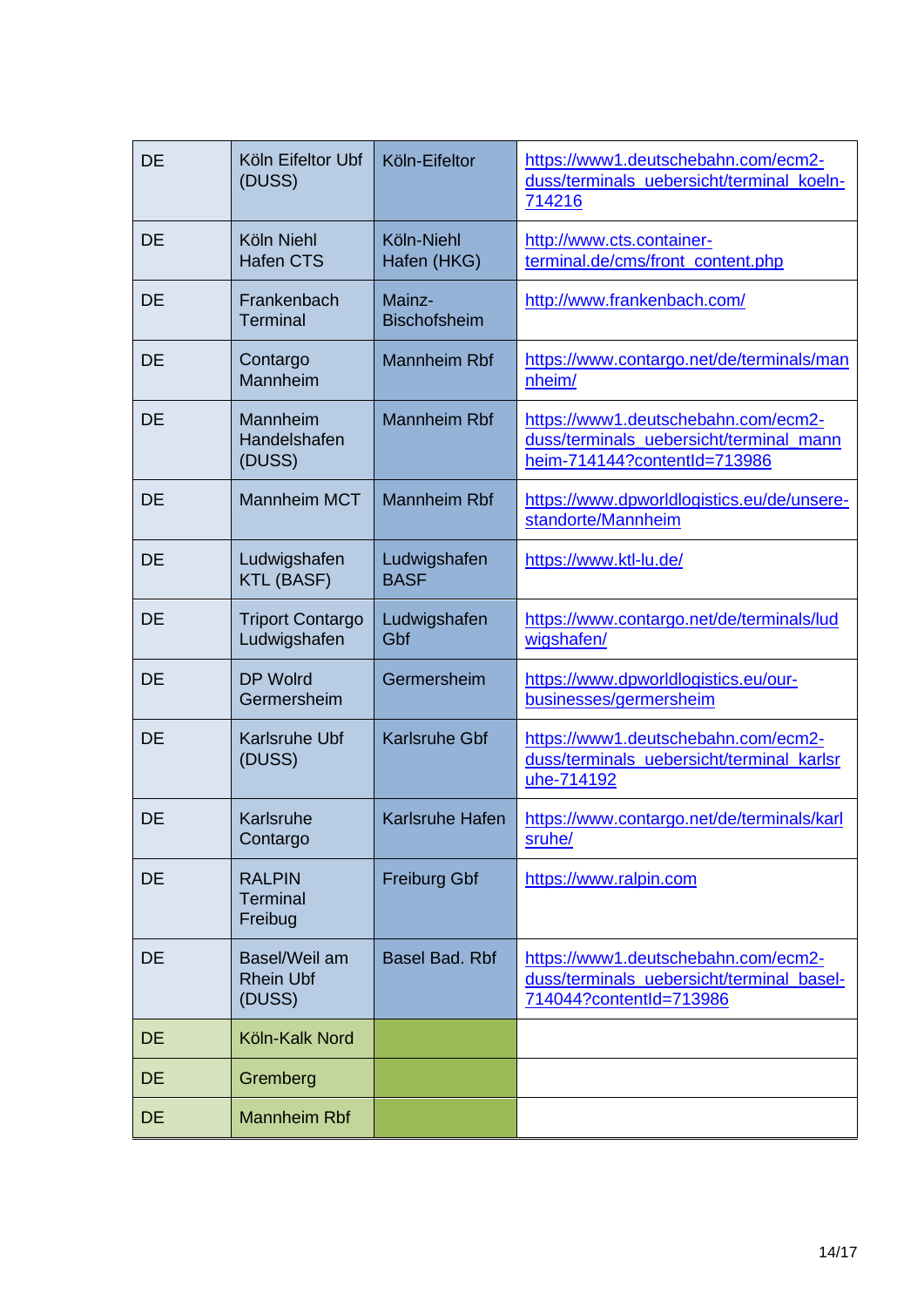| <b>CH</b> | Swissterminal<br><b>Basel AG</b>                | Kleinhüningen           | https://www.swissterminal.com/standorte/#<br>basel                                                           |
|-----------|-------------------------------------------------|-------------------------|--------------------------------------------------------------------------------------------------------------|
| <b>CH</b> | Contargo                                        | Kleinhüningen           | https://www.contargo.net/de/terminals/bas<br>el/#about                                                       |
| <b>CH</b> | <b>Ultra-Brag AG</b>                            | Kleinhüningen           | https://www.ultra-brag.ch/                                                                                   |
| <b>CH</b> | Swissterminal<br><b>Birsfelden AG</b>           | <b>Birsfelden Hafen</b> | https://www.swissterminal.com/standorte/#<br>birsfelden                                                      |
| <b>CH</b> | <b>Basel CT</b>                                 | <b>Basel SBB RB</b>     | https://www.camiontransport.ch/de/untern<br>ehmen/standorte/#10                                              |
| <b>CH</b> | Swissterminal<br><b>AG Frenkendorf</b>          | <b>Basel SBB RB</b>     | https://www.swissterminal.com/standorte/#<br>frenkendorf                                                     |
| <b>CH</b> | <b>Hupac Terminal</b><br>Aarau                  | <b>Aarau GB</b>         | https://www.hupac.ch/DE/Terminal-Aarau-<br>037d8900                                                          |
| <b>CH</b> | Hochrheintermin<br>al AG                        | Rekingen                | https://www.hochrheinterminal.ch/                                                                            |
| <b>CH</b> | <b>Hupac Terminal</b><br>Chiasso                | Chiasso<br>Smistamento  | https://www.hupac.ch/DE/Hupac-AG-<br>Chiasso-2906be00                                                        |
| <b>CH</b> | <b>Hupac Terminal</b><br><b>Basel Wolf</b>      | <b>Basel SBB GB</b>     | https://www.hupac.com/DE/Terminal-<br>Basel-Wolf-5b288100                                                    |
| <b>CH</b> | <b>Punto Franco</b><br><b>Terminal Stabio</b>   | <b>Stabio</b>           | http://puntofranco.com/dove-siamo/                                                                           |
| <b>CH</b> | <b>Bertschi</b><br><b>Terminal</b>              | <b>Visp</b>             | https://www.bertschi.com/en/locations                                                                        |
| <b>CH</b> | <b>Bertschi</b><br><b>Terminal</b>              | Lupfig                  | https://www.bertschi.com/en/locations                                                                        |
| <b>CH</b> | <b>SBB Cargo</b><br><b>Terminal</b>             | Cadenazzo               | https://www.sbbcargo.com/de/kundencent<br>er/tools/bedienpunktesuche/bedienpunkte<br>suche-detail.54049.html |
| <b>CH</b> | <b>SBB Cargo</b><br><b>Terminal</b>             | Lugano-<br>Vedeggio     | https://www.sbbcargo.com/de/angebot/tra<br>nsportleistungen/kombinierter-<br>verkehr/umschlagterminals.html  |
| <b>CH</b> | Container<br><b>Terminal</b><br><b>Rothrist</b> | <b>Rothrist</b>         | http://www.giezendanner-<br>rothrist.ch/dienstleistungen/kombinierter-<br>verkehr/                           |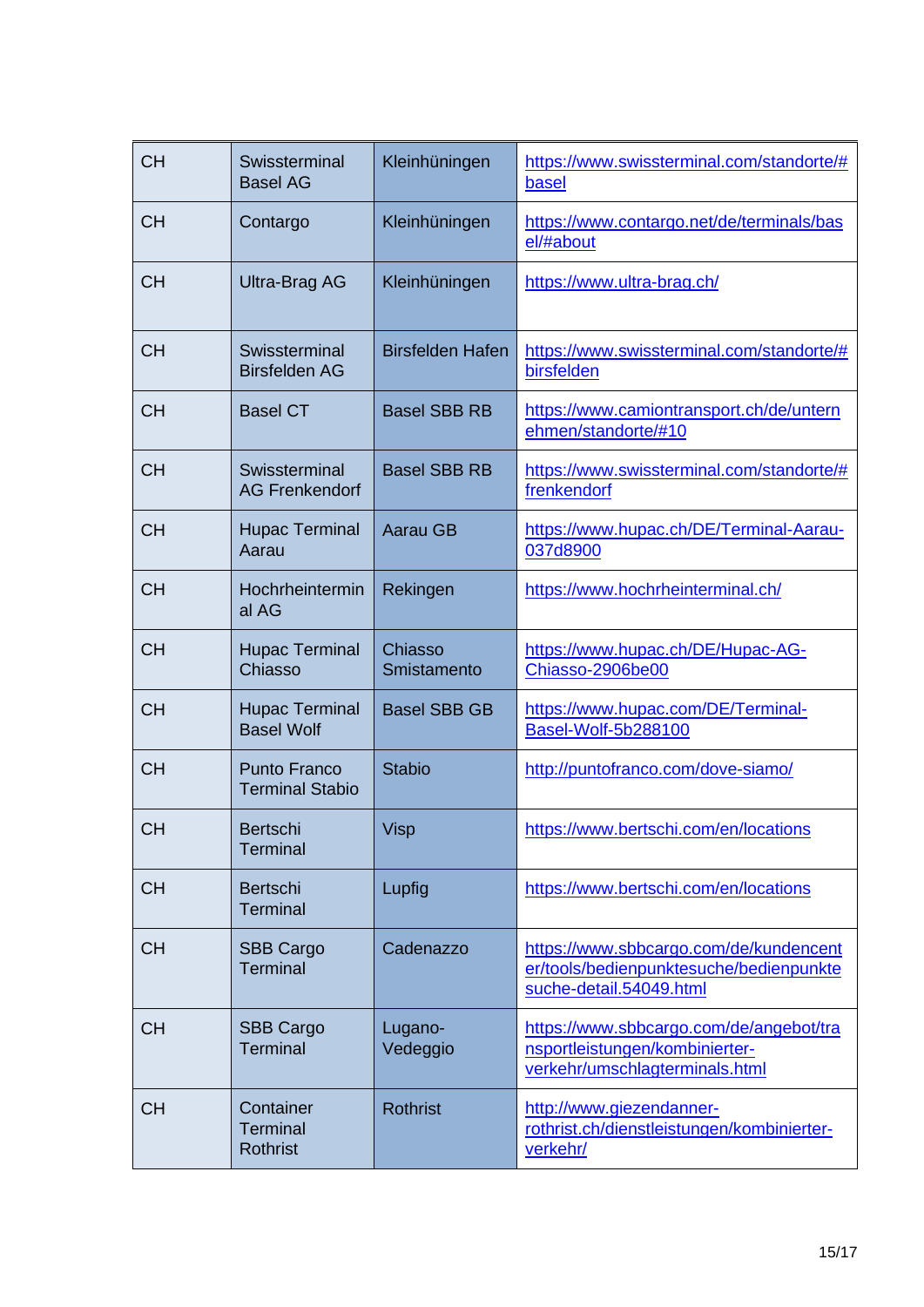| <b>CH</b>              | <b>Basel SBB RB</b>                                    |                                             |                                                                                  |
|------------------------|--------------------------------------------------------|---------------------------------------------|----------------------------------------------------------------------------------|
| <b>CH</b>              | Zürich Limmattal                                       |                                             |                                                                                  |
| <b>CH</b>              | Chiasso<br>Smistamento                                 |                                             |                                                                                  |
| IT                     | <b>Crossrail DOMO</b><br>(Terminal)                    | Domo II                                     |                                                                                  |
| IT                     | <b>DBS Hangartner</b>                                  | Domo II                                     |                                                                                  |
| $\mathsf{I}\mathsf{T}$ | <b>HUPAC</b>                                           | <b>Busto Arsizio</b>                        | https://www.hupac.ch/EN/Terminal-Busto-<br>Arsizio-Gallarate-582f9700 (1)        |
| IT                     | Ambrogio<br>Intermodal                                 | Gallarate                                   |                                                                                  |
| $\mathsf{I}\mathsf{T}$ | <b>CIM Interporto</b><br>di Novara                     | <b>Novara</b><br><b>Boschetto</b>           | http://www.eurogateway.it/en/index.php (1)                                       |
| $\mathsf{I}\mathsf{T}$ | Hupac (Ro-La)                                          | <b>Novara</b><br><b>Boschetto</b>           | http://www.eurogateway.it/en/index.php (1)                                       |
| IT                     | Eurogateway                                            | <b>Novara</b><br><b>Boschetto</b>           | http://www.eurogateway.it/en/index.php (1)                                       |
| IT                     | <b>Terminal</b><br>Intermodale di<br>Mortara (TIMO)    | <b>Mortara</b>                              | http://www.terminalmortara.it (1)                                                |
| $\mathsf{I}\mathsf{T}$ | Terminalitalia<br>Intermodal<br>Milano-<br>Smistamento | <b>Milano</b><br>Smistamento                | www.mercitaliashuntingandterminal.it (1)                                         |
| IT                     | Sogemar                                                | Melzo                                       | http://www.contshipitalia.com (1)                                                |
| IT                     | <b>Terminal</b><br>Intermodal<br>Milano Segrate        | <b>Milano</b><br>Smistamento                | <b>WWW.TERMINALIITALIA.IT (1)</b>                                                |
| IT                     | Piacenza<br>Intermodale                                | Piacenza                                    | https://www.hupac.ch/EN/Terminal-<br>Piacenza-b242df00 (1)                       |
| IT                     | <b>Voltri Terminal</b><br><b>EU</b>                    | Genova Voltri<br><b>Mare</b>                | https://www.globalpsa.com/factsheet/italy.<br>html(1)                            |
| IT                     | <b>Terminal Ignazio</b><br><b>Messina</b>              | Genova<br><b>Marittima</b><br><b>Bacino</b> | https://www.portsofgenoa.com/it/porti/porti<br>-genova/porti-messina-ge.html (2) |